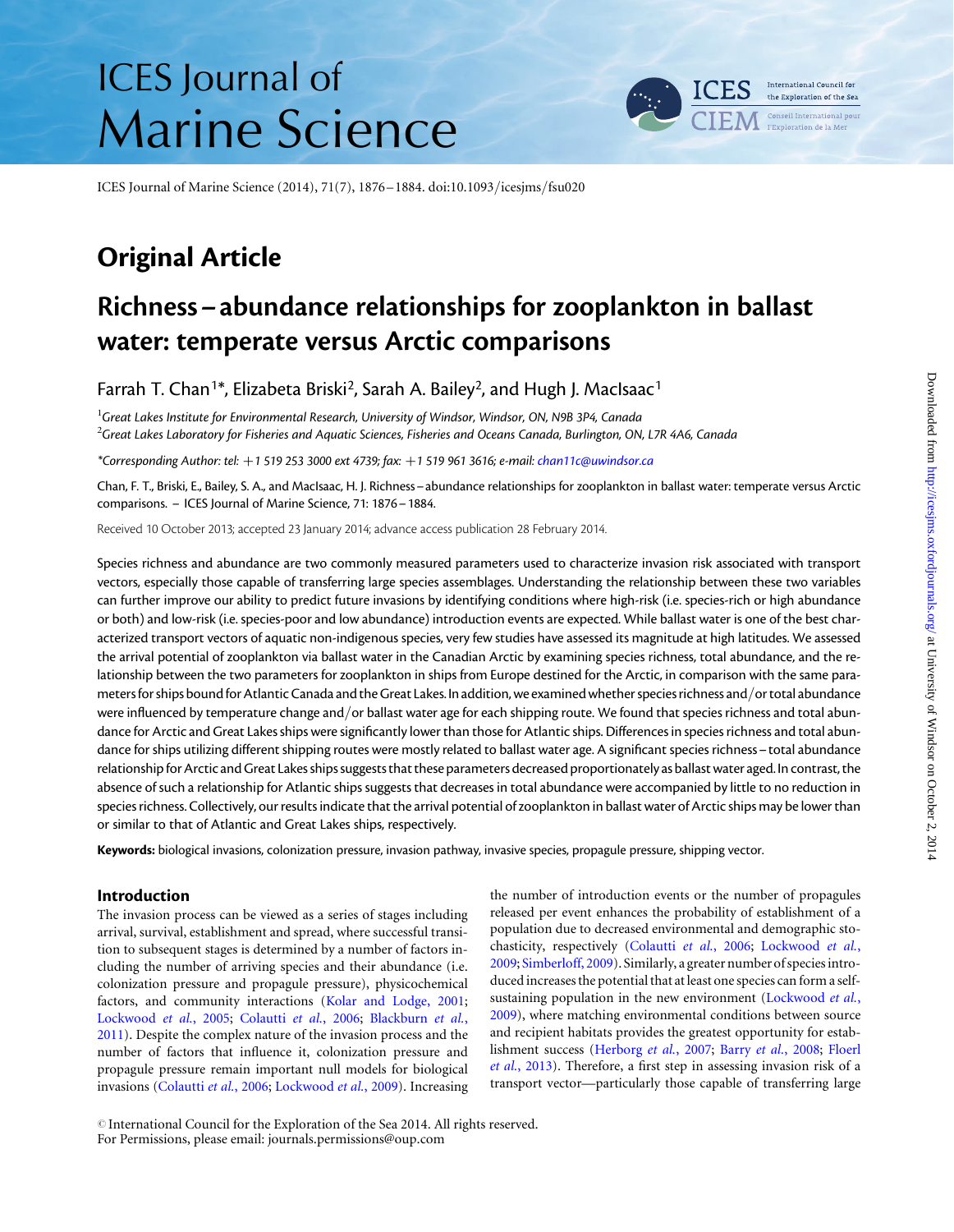species assemblages—is to determine the arrival potential of transported species by quantifying the number of individuals introduced per species and the number of species released per introduction event (e.g. Conn et al.[, 2010](#page-7-0); [Haska](#page-7-0) et al., 2012; Briski et al.[, 2013](#page-6-0)).

Understanding the link between richness and abundance for species assemblages being translocated by a transport vector can further improve our ability to predict invasions by identifying conditions where high- and low-risk introduction events are expected (see [Lockwood](#page-7-0) et al., 2009; Briski et al.[, 2012\)](#page-6-0). A high-risk introduction event may be characterized by a large number of species each represented by many individuals, a large number of species each represented by few individuals, or by a few abundant species, although we expect the first scenario to represent the greatest invasion risk because of the high likelihood for establishment of multiple species in the new environment. In contrast, a low-risk introduction event may be characterized by a small number of species each represented by few individuals. The relationship between species richness and abundance will depend on the nature of the vector, the source community, and survival and reproductive strategies of entrained organisms [\(Lockwood](#page-7-0) et al., 2009; Briski et al.[, 2012](#page-6-0), [2014\)](#page-6-0). For example, Briski et al. [\(2012\)](#page-6-0) reported that the relationship between species richness and total abundance (i.e. total number of individuals of all species) varied across and within taxonomic groups sampled from ballast water of ships.

Temperature change is regarded as a principal environmental factor affecting survival of organisms, including those in ballast water ([Gollasch](#page-7-0) et al., 2000a; Klein et al.[, 2010;](#page-7-0) [Seiden](#page-7-0) et al., [2011\)](#page-7-0). Other factors that may also cause mortality in ballast tanks include food limitation, predation, light and oxygen limitation, mechanical injury due to wave action, and chemical toxicity associated with tank coatings [\(Carlton, 1985;](#page-6-0) [Gollasch](#page-7-0) et al., 2000b; [Wonham](#page-8-0) et al., 2001). Increasing ballast water age prolongs the interval that organisms are exposed to these stressors, and thus usually adversely affects the number of organisms that survive ([Verling](#page-8-0) et al., 2005; [Cordell](#page-7-0) et al., 2009; [Gollasch](#page-7-0) et al., 2000b). The effects of these selective pressures on organism survival during transport could vary depending on the shipping route because of exposure to different environmental conditions ([Briski](#page-6-0) et al.[, 2013](#page-6-0)). As a result, species richness, total abundance, and subsequently the relationship between species richness and total abundance associated with ballast water could vary depending on the shipping route (e.g. Arctic versus temperate voyages).

While ballast water is one of the best characterized vectors of aquatic non-indigenous species (NIS) globally, very few studies have assessed the magnitude of the transport vector in the Arctic (e.g. [Niimi, 2004](#page-7-0); Chan et al.[, 2013](#page-6-0); Ware et al.[, 2013\)](#page-8-0), and none have conducted biological sampling to determine community assemblages being transported in northern Canada. Arctic shipping plays an important role in supporting Canada's northern communities by delivering supplies and transporting Arctic resources to domestic and international markets [\(McCalla, 1994](#page-7-0)). However, shipping may also provide opportunities for species to disperse into or within the region. For example, the Pacific diatom Neodenticula seminae (Simonsen and Kanaya) Akiba and Yanagisawa reappeared in the Labrador Sea in 1999, though it was absent since the Pleistocene (Reid et al.[, 2007\)](#page-7-0). While evidence suggests that the diatom was likely carried by increased flows of Pacific water from the Bering Sea through the Arctic Ocean following recession of coastal ice sheets, the possibility of introduction via ballast water cannot be dismissed (Reid et al.[, 2007\)](#page-7-0). At least ten aquatic NIS have been reported in other Arctic and subArctic

waters, although the introduction pathway(s) and long-term establishment success are generally not well documented ([Hines and](#page-7-0) [Ruiz, 2000](#page-7-0); [Streftaris](#page-7-0) et al., 2005; [Gollasch, 2006](#page-7-0)). Such a small number of NIS documented for the Arctic may be an artefact of limited research effort [\(Niimi, 2004;](#page-7-0) [Ruiz and Hewitt, 2009](#page-7-0)). Therefore, an examination of the biological composition of ballast water of ships entering Canadian Arctic waters is needed to evaluate the arrival potential by this vector.

In this study, we determine the arrival potential of zooplankton via ballast water in the Canadian Arctic by comparing species richness, total abundance, and the species richness– total abundance relationship for ships arriving at the Port of Churchill to those bound for ports on the Atlantic coast and in the Great Lakes. Hereafter we use the terms "Arctic", "Atlantic", and "Great Lakes" to denote ships destined for Churchill, the Atlantic coast, and Great Lakes, respectively. We have two objectives: first, to quantify species richness and total abundance of zooplankton as well as the relationship between the two parameters in ballast water of Arctic, Atlantic, and Great Lakes ships; and second, to examine transit factors such as temperature change and ballast water age that may influence species richness and total abundance of zooplankton, and subsequently the relationship between the two, in ballast water for different vessel groups. We quantify total abundance of all zooplankton species (i.e. total propagule pressure of all species) rather than abundance per species (i.e. propagule pressure) to be consistent with a number of previous ballast water studies (e.g. [Lawrence and Cordell, 2010;](#page-7-0) [Verling](#page-8-0) et al., [2005](#page-8-0); [DiBacco](#page-7-0) et al., 2012) and to be consistent with the D-2 Ballast Water Performance Standard proposed by the International Maritime Organization, which sets a maximum allowable discharge concentration based on the total number of organisms, including zooplankton, per cubic metre of water [\(IMO, 2004](#page-7-0)). In addition, because of a major lack of baseline biodiversity information avail-able for Canadian Arctic coastal ecosystems (see [Cusson](#page-7-0) et al., [2007](#page-7-0); [Archambault](#page-6-0) et al., 2010), we could not confidently assign invasion status to zooplankton species collected from Arctic ships. The distinction between NIS and native species would also vary depend-ing on the ballast water discharge location (see [Briski](#page-6-0) et al., 2012). As a result, we did not differentiate NIS from native species when determining species richness and total abundance of zooplankton, and thus our results may be conservative estimates of invasion risk for zooplankton in ballast water.

## Material and methods Study sites

The Canadian Arctic covers all Canadian waters north of  $60^\circ$  and also includes Ungava Bay, Hudson Bay, and James Bay [\(Chan](#page-7-0) et al.[, 2012](#page-7-0)). The Arctic region contains 195 ports, although the Port of Churchill in Manitoba is the only Arctic seaport currently visited by international merchant vessels, which discharge roughly 200 000 m<sup>3</sup> of ballast water annually (Chan et al.[, 2012](#page-7-0)). There has been no confirmed report of aquatic NIS in the Canadian Arctic, though research effort in the region is low. The Atlantic coast of Canada and waters of the Estuary and Gulf of St Lawrence east of Québec City contain over 77 major commercial ports ([Casas-](#page-6-0)[Monroy](#page-6-0) et al., 2014). The region receives more than 23 000  $000 \text{ m}^3$  of ballast water released by international merchant vessels each year ([Casas-Monroy](#page-6-0) et al., 2014). At least 112 aquatic NIS have established on the Atlantic Coast of Canada (A. Locke and J. Hanson, unpublished data), though the mechanisms of introduction are not well documented. The Laurentian Great Lakes and the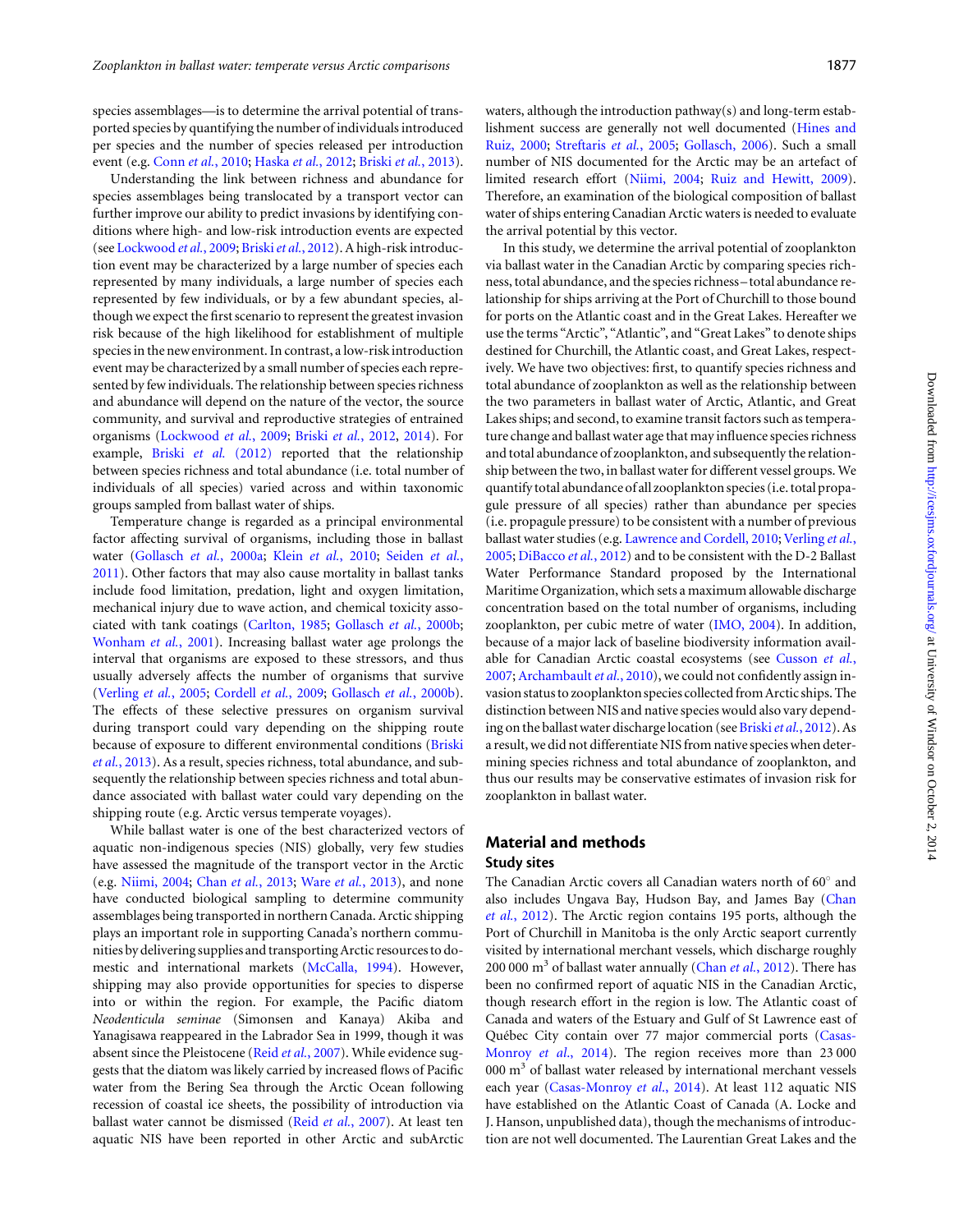freshwater portion of the St Lawrence River up to and including Québec City contain 15 major ports and 121 regional ports (Bailey *et al.*[, 2012](#page-6-0)). The region receives nearly 5 000 000  $m<sup>3</sup>$  of ballast water discharged by international merchant vessels annually (Bailey et al.[, 2012](#page-6-0)). The Great Lakes have been invaded by at least 160 aquatic NIS, with ballast water discharge being a dominant vector since 1959 [\(Bailey](#page-6-0) et al., 2012). All international merchant vessels carrying foreign ballast water are required to conduct open ocean ballast water exchange (BWE) prior to entering any of the three regions [\(Government of Canada, 2006\)](#page-7-0). The BWE procedure replaces ballast water loaded at port with oceanic water, reducing the density of organisms by purging individuals out of tanks and killing remaining ones by osmotic shock (Bailey et al.[, 2011\)](#page-6-0).

#### Sample and data collection

We collected zooplankton samples opportunistically from ballast tanks of transatlantic ships arriving at the Port of Churchill between August and October in 2009 and 2010. Using vertical plankton net tows, we collected samples from one tank per ship. We lowered a 30-cm diameter, 30-μm Nitex plankton net through an opened tank access hatch to the maximum accessible depth inside the ballast tank and retrieved it by hand at a speed of  $\sim$ 1 m s<sup>-1</sup>; this process was repeated until at least 1000 l of water was filtered for analysis. Tow depth ranged from 0.5 –4.6 m with a mean depth of 2.1 m ( $\pm$  0.2 SEM). We preserved all samples in 95% ethanol and stored them at room temperature until analysis. Temperature and salinity of ballast water were measured within the upper 1 m of the water column of each sampled tank using a thermometer and a digital refractometer, respectively. We sorted and enumerated zooplankton in the laboratory using a dissecting microscope, with individuals identified to the lowest taxonomic level feasible with the aid of taxonomic experts (see Acknowledgements). Data on zooplankton richness and abundance in ballast water of transatlantic ships arriving at ports in Atlantic Canada and the Laurentian Great Lakes were obtained from [DiBacco](#page-7-0) et al. [\(2012\)](#page-7-0) and Bailey et al. [\(2011\)](#page-6-0), respectively. Because 125- and  $53$ - $\mu$ m plankton nets were used, respectively, to collect ballast water samples in the previous studies, we excluded nauplii and rotifers from our analysis to allow for comparison. In addition, many taxa were not identified to species level, and therefore our results should be considered as conservative estimates of species richness. Furthermore, we used data only from ships that took up ballast water at European ports and conducted BWE in the North Atlantic Ocean to reduce the effects of source assemblage on zooplankton species richness and total abundance (Figure [1\)](#page-3-0). The number of zooplankton samples considered in the analysis was 27, 22, and 9 for Arctic, Atlantic, and Great Lakes ships, respectively.

To evaluate the influence of temperature change and ballast water age on species richness and total abundance of zooplankton, we obtained information from Ballast Water Reporting Forms submitted to Transport Canada on the source, volume and age of sampled ballast water, as well as date and location of BWE, for each ship. We used the final coordinates of the BWE event as the start point when calculating temperature change and ballast water age (Figure [1\)](#page-3-0). This was done because environmental conditions and biological composition may change dramatically during the process of BWE ([Gollasch](#page-7-0) et al., 2000b;Gray et al.[, 2007](#page-7-0); [Simard](#page-7-0) et al., 2011).We calculated temperature change as the difference between ocean surface water temperature at the BWE location and that of sampled ballast water. Because measurement of ballast water temperature during BWE was not available, we interpolated ocean surface water temperature at BWE locations in ArcGIS, ESRI Inc. using summer ocean surface water temperature data with a  $1^{\circ} \times 1^{\circ}$  spatial resolution from the World Ocean Atlas 2009 ([Locarnini](#page-7-0) et al., 2009; Figure [1\)](#page-3-0). We defined ballast water age as the number of days between BWE and the sampling event. Two Great Lakes ships were excluded from regressions of species richness and total abundance on temperature change because of missing BWE dates, locations, or temperature of sampled ballast water. In addition, one Atlantic ship and one Great Lakes ship were excluded from regressions of richness and total abundance on ballast water age owing to missing BWE dates.

#### Statistical analysis

Zooplankton richness and total abundance data were logtransformed (log  $[x + 1]$ ) in all analyses to meet assumptions of parametric tests. We used one-way analysis of variance (ANOVA) and post hoc Bonferroni tests to test for differences in species richness and total abundance of zooplankton among vessel groups. The relationship between species richness and total abundance for zooplankton in ballast water for each vessel category was examined using Pearson correlation analysis. To identify factors that might influence species richness and total abundance of zooplankton in ballast water, we tested for differences in range of temperature change and ballast water age among vessel groups using the nonparametric Kruskal –Wallis test because our data did not follow a normal distribution and homogeneity of variances could not be assumed. We conducted follow-up Mann–Whitney tests with Bonferroni correction when a significant Kruskal-Wallis test result wasfound. Finally, we conducted multiple regression analyses to investigate the simultaneous effects of temperature change and ballast water age on species richness and total abundance of zooplankton in ballast water for each vessel group. In two separate analyses using the forced entry method, species richness or total abundance was entered as the dependent variable, and temperature change and ballast water age were entered as independent variables. The pair-wise correlation matrix, variance inflation factor (VIF), and tolerance statistics were examined to evaluate multicollinearity in models. A significance level of 95% was used for all statistical analyses. All statistical analyses were conducted using SPSS version 21, IMB Corp.

#### Results

A total of 50 zooplankton taxa were identified from ballast water in transatlantic ships arriving at the Port of Churchill, compared with 62 and 25 taxa for those bound for ports on the Atlantic coast and Great Lakes, respectively (Bailey et al.[, 2011](#page-6-0); [DiBacco](#page-7-0) et al., 2012). Copepods represented the majority of all zooplankton taxa in ballast water of Arctic ships (95% of total zooplankton abundance), followed by gastropod larvae (3%). All other major taxonomic groups, such as amphipods, bivalve larvae, cladocerans, echinoderm larvae, isopods, mites, nematodes, and polychaete larvae, each comprised <1% of total zooplankton abundance in ballast water of Arctic ships. Similarly, dominant taxa found in ballast water carried by Atlantic ships included copepods (97%), followed by gastropod larvae (1%), with remaining taxonomic groups each consisting of  $\leq$ 1% of the total zooplankton abundance. The zooplankton community in ballast water of Great Lakes ships consisted of mainly copepods (92%), while other taxonomic groups each comprised <1% of total zooplankton abundance.

There were significant differences in species richness of zooplankton in ballast water of transatlantic ships arriving at Arctic,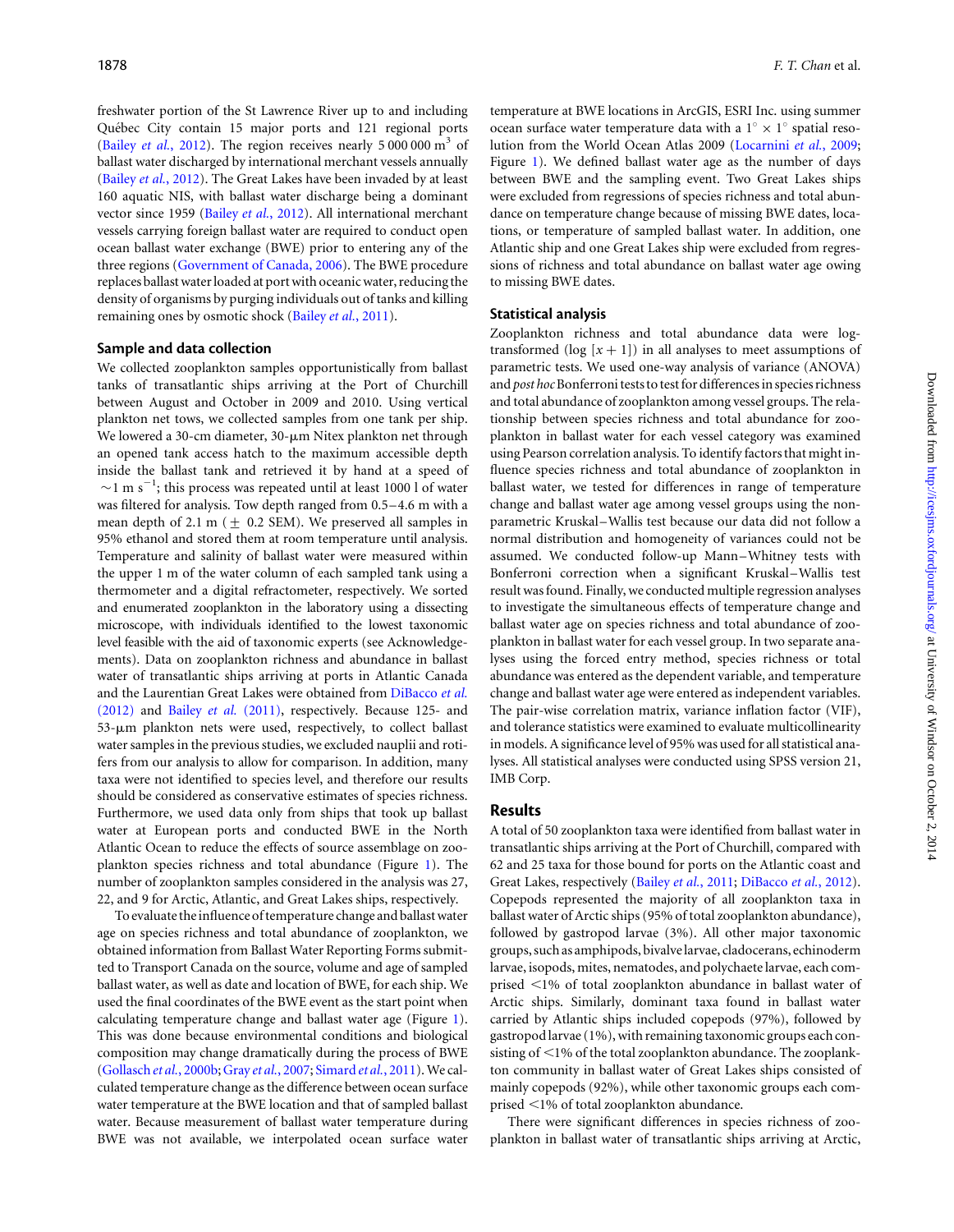<span id="page-3-0"></span>

Figure 1. Locations of ballast water source (diamonds), reported final coordinates of ballast water exchange (BWE) sites (triangles), geographic midpoints of BWE sites (crosses), and ballast water recipient ports (circles) for transatlantic ships travelling along Arctic (blue), Atlantic (red) and Great Lakes (green) routes.

Table 1. Summary statistics of species richness and total abundance of zooplankton, range of temperature change, and ballast water age for transatlantic vessels destined for Arctic, Atlantic and Great Lakes ports.

|                                                         | Arctic              | <b>Atlantic</b>          | <b>Great Lakes</b>    |  |
|---------------------------------------------------------|---------------------|--------------------------|-----------------------|--|
| Species richness (species $m^{-3}$ of ballast water)    |                     |                          |                       |  |
| Range                                                   | $0 - 17$            | $6 - 47$                 | $3 - 15$              |  |
| Mean $(\pm$ SEM)                                        | 4.7 $(\pm 0.7)$     | 13.5 $(\pm 1.8)^*$       | 6.2 ( $\pm$ 1.2)      |  |
| Total abundance (individuals $m^{-3}$ of ballast water) |                     |                          |                       |  |
| Range                                                   | $0 - 9240$          | $213 - 32823$            | $50 - 12122$          |  |
| Mean $(+$ SEM)                                          | 942.3 $(\pm 362.7)$ | 13271.6 $(\pm 2381.3)^*$ | 2438.6 $(\pm 1282.7)$ |  |
| Temperature change $(^{\circ}C)$                        |                     |                          |                       |  |
| Range                                                   | $0.04 - 16.4$       | $0.2 - 12.7$             | $5.3 - 9.3$           |  |
| Median                                                  | 6.5                 | 3.8                      | 6.3                   |  |
| Ballast water age (d)                                   |                     |                          |                       |  |
| Range                                                   | $8 - 30$            | $3 - 13$                 | $8 - 17$              |  |
| Median                                                  | 15.0                | $7.0*$                   | 14.5                  |  |

Asterisks denote significant difference ( $p < 0.05$ ) from other vessel categories.

Atlantic, and Great Lakes ports (ANOVA,  $F_{2, 54} = 19.71, p \le 0.01$ ). The Bonferroni post hoc test revealed that Atlantic ships transported significantly higher zooplankton richness than Arctic and Great Lakes ships ( $p < 0.01$  and  $p = 0.03$ , respectively; Table 1 and Figure [2\)](#page-4-0). However, we found no significant difference in zooplankton richness between Arctic and Great Lakes ships ( $p = 0.16$ ). Similarly, we noted significant differences in total abundance of zooplankton transported by the three vessel categories (ANOVA,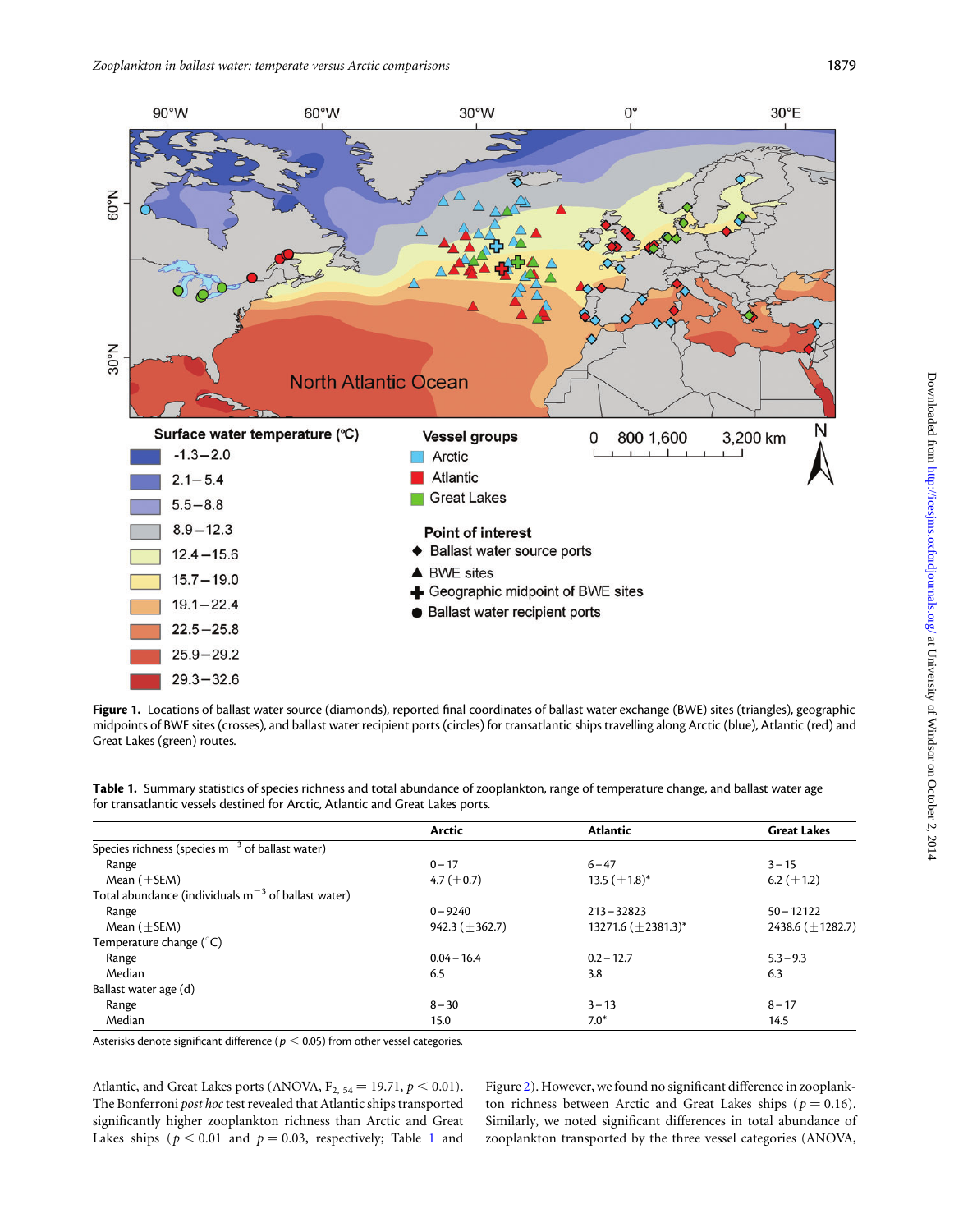<span id="page-4-0"></span> $F_{2, 54} = 23.87, p < 0.01$ . The Bonferroni post hoc test indicated that Atlantic ships carried significantly greater total abundance of zooplankton than Arctic and Great Lakes ships ( $p < 0.01$  in both cases; Table [1](#page-3-0) and Figure 2). As with species richness, there was no significant difference in total abundance between Arctic and Great Lakes ships ( $p = 0.50$ ). We observed a significant positive relationship between species richness and total abundance of zooplankton in ballast water transported by Arctic and Great Lakes ships, though no relationship was found for Atlantic ships (Figure 3).

Our data revealed that there was no significant difference in the range of temperature change for vessels travelling different routes to North America (Kruskal – Wallis,  $H_2 = 2.75$ ,  $p = 0.25$ ; Table [1\)](#page-3-0). However, we found a significant difference in ballast water age among vessel groups (Kruskal–Wallis,  $H_2 = 29.6$ ,  $p < 0.01$ ). A post hoc analysis using Mann–Whitney tests with Bonferroni correction showed that Atlantic ships carried significantly younger ballast water than Arctic and Great Lakes ships ( $p < 0.01$  in both cases, Table [1\)](#page-3-0), while the latter two groups did not differ ( $p = 1.0$ ).

Multiple regression analyses revealed that temperature change and ballast water age explained a total of 26% and 69% of the variation in species richness of zooplankton for the Arctic ( $F_{2, 24} = 4.27$ ,  $p = 0.03$ ) and Great Lakes (F<sub>2, 4</sub> = 4.41,  $p = 0.10$ ) regions, respectively, but only 9% for Atlantic ships ( $F_{2, 18} = 0.88$ ,  $p = 0.43$ ).



Figure 2. Mean species richness (black bar) and total abundance (white bar) of zooplankton in ballast water transported by transatlantic ships destined for Arctic, Atlantic and Great Lakes ports. Standard errors are included. Asterisks denote significant difference ( $p < 0.05$ ) from other vessel categories.

Temperature change was not a significant predictor of species richness in any model (Table 2). Ballast water age was a better predictor in explaining species richness of zooplankton, although it was only significant in the model for ships destined for Great Lakes (Table 2).

A separate multiple regression analysis indicated that temperature change and ballast water age accounted for 47%, 40% and 26% of variation in total abundance of zooplankton transported by Arctic (F<sub>2, 24</sub> = 8.55,  $p < 0.01$ ), Atlantic (F<sub>2, 18</sub> = 6.11,  $p = 0.01$ ), and Great Lakes ( $F_{2,4} = 0.69$ ,  $p = 0.55$ ) ships, respectively. Total abundance was not affected by temperature in any multiple regression models. Ballast water agewas amuch more influential predictor for total abundance of zooplankton in Arctic and Atlantic ships (Table 2). We tested for multicollinearity in all multiple regression models by examining the variance inflation factor (VIF) and found that temperature change and ballast water age were weakly correlated (VIFs  $= 1.85, 1.10,$  and 1.19 for the Arctic, Atlantic, and Great Lakes models, respectively).

#### **Discussion**

This is the first study to examine the biological composition of ballast water discharged in Canadian Arctic waters. We compared species richness, total abundance, and the relationship between

Table 2. Summary of multiple regression statistics showing simultaneous effects of temperature change and ballast water age on richness and total abundance of zooplankton in ballast water transported by ships arriving at Arctic, Atlantic and Great Lakes ports.

|                       | Arctic  |         | <b>Atlantic</b> |                   | <b>Great Lakes</b> |             |
|-----------------------|---------|---------|-----------------|-------------------|--------------------|-------------|
|                       | β       | p       | β               | р                 | β                  | p           |
| Species richness      |         |         |                 |                   |                    |             |
| Temperature           | $-0.20$ | 0.42    | $-0.24$         | 0.33              |                    | $0.26$ 0.44 |
| change $(^{\circ}C)$  |         |         |                 |                   |                    |             |
| Ballast water age (d) | $-0.36$ | 0.14    | 0.26            | 0.28              | $-0.90$            | $0.04*$     |
| Total abundance       |         |         |                 |                   |                    |             |
| Temperature           | $-0.15$ | 0.47    | 0.16            | 0.41              | $-0.33$ 0.52       |             |
| change $(^{\circ}C)$  |         |         |                 |                   |                    |             |
| Ballast water age (d) | $-0.58$ | $0.01*$ |                 | $-0.66 \le 0.01*$ | $-0.28$            | 0.59        |

b denotes the standardized beta coefficient, asterisk indicates significance at 0.05.



Figure 3. Correlation between richness and total abundance of zooplankton in ballast water collected from transatlantic ships arriving at (a) Arctic, (b) Atlantic, and (c) Great Lakes ports. All data are log-transformed. Asterisks denote significance at 0.05.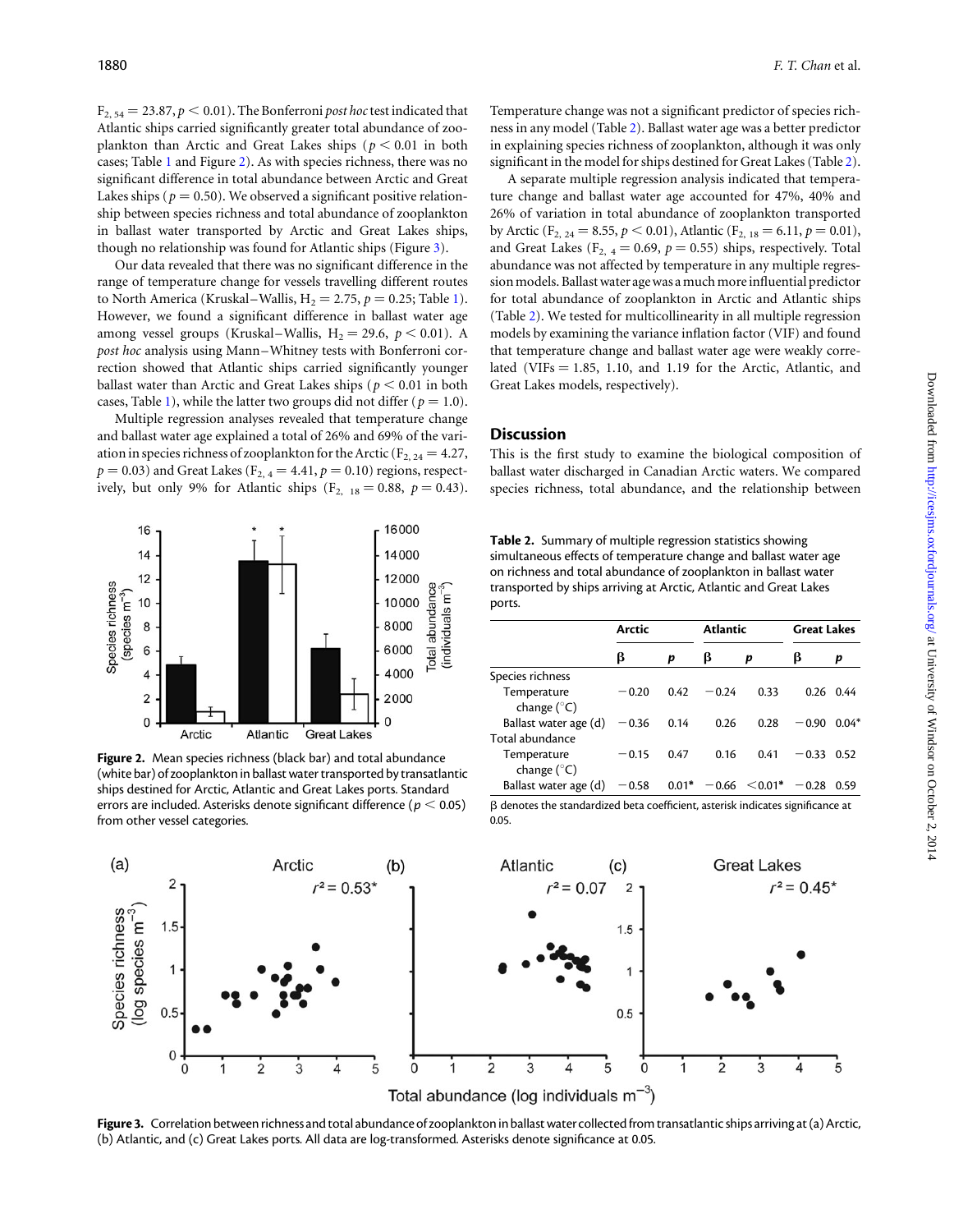these two parameters for zooplankton in ballast water transported by transatlantic ships arriving at ports in the Arctic, Atlantic coast, and the Great Lakes to determine the relative arrival potential of zooplankton via ballast water in the Canadian Arctic. We found that species richness and total abundance of zooplankton in ballast water transported by Arctic and Great Lakes ships were significantly lower than those for Atlantic ships (Figure [2\)](#page-4-0). Differences in zooplankton species richness and total abundance among vessel groups appeared to be related to ballast water age, with ballast water carried by Arctic and Great Lakes ships being nearly twice as old as that transported by Atlantic ships (Tables [1](#page-3-0) and [2\)](#page-4-0). In addition, we detected a significant relationship between species abundance and total abundance of zooplankton for Arctic and Great Lakes ships (Figure [3\)](#page-4-0), indicating that species richness and total abundance decreased proportionately as ballast water age increased. In contrast, the absence of such a relationship for Atlantic ships suggests that decreases in total abundance were accompanied by little to no reductionin species richness. Collectively, assuming higher species richness and total abundance represent a higher likelihood of introduction, and vice versa, our study suggests that arrival potential of zooplankton in ballast water of Arctic ships may be lower than that of Atlantic ships but similar to Great Lakes ships.

The general negative effect of ballast water age on species richness and total abundance of zooplankton was expected. Decreasing species richness and abundance of ballast water organisms with increasing ballast water age have been reported in a number of previous studies (e.g. [Gollasch](#page-7-0) et al., 2000a; [Olenin](#page-7-0) et al., 2000; [Verling](#page-8-0) et al.[, 2005](#page-8-0); [Cordell](#page-7-0) et al., 2009; Briski et al.[, 2013](#page-6-0), [2014](#page-6-0)). However, the relationship between total abundance and ballast water age was weak for Great Lakes ships. This may be a result of small sample size and limited variation in ballast water age (Table [2\)](#page-4-0). A post hoc power analysis conducted using G\*Power 3 reveals the statistical power of this analysis was 0.17, indicating a relatively poor ability to detect an effect (i.e. high false negative rate). In addition, our study reveals that ballast water age had a greater short-term effect on total abundance than on species richness of zooplankton. Both species richness and total abundance decreased as ballast water age increased in Arctic and Great Lakes ships that typically had older ballast water  $(\sim]$  5 d). In contrast, a decrease in total abundance but not species richness was observed in Atlantic ships (Table [2](#page-4-0); Figure [3\)](#page-4-0). In other words, species richness and total abundance decline at different rates with length of entrainment in ballast water tanks, with species richness reducing mainly in older ballast water.

Surprisingly, there were no significant effects of temperature change on species richness and total abundance for any of the vessel groups (Table [2\)](#page-4-0). This may be due to the fact that the transatlantic shipping routes utilized by vessels in this study lie within a relatively narrow latitudinal range (between  $30^{\circ}$ N and  $65^{\circ}$ N; Figure [1\)](#page-3-0), where ocean temperature variation is minimal, even for Arctic ships, when compared with other oceanic pathways (Table [1\)](#page-3-0). [Taylor](#page-7-0) et al. [\(2007\)](#page-7-0) noted that the mortality rate of planktonic organisms was significantly higher in ballast water carried by ships that utilize shipping routes spanning temperate to semi-tropical or tropical regions and on transequatorial routes than by those travelling within a narrower latitudinal range. Consequently, we view ballast water age, rather than temperature change, as the principal factor influencing species richness and total abundance of zooplankton, and thus arrival potential of zooplankton via ballast water.

Our results suggest that the arrival potential of zooplankton via ballast water in the Canadian Arctic may be low, and similar to that

in the Great Lakes since implementation of the voluntary and mandatory ballast water management regulations in 1989 and 1993, respectively, which required transoceanic vessels with ballast water to conduct ballast water exchange (BWE) a minimum of 200 nautical miles from the coast in water deeper than 2000 m [\(USCG, 1993;](#page-8-0) [Transport Canada, 2007](#page-7-0)). The discovery rate of ballast-mediated NIS in the Great Lakes has declined since the enactment of the ballast water management regulations, with no ballast-mediated invasions reported since 2006 [\(Bailey](#page-6-0) et al., 2011). This statistic suggests that managed ballastwater released by transoceanic ships poses a low invasion risk for the Great Lakes. BWE is highly effective for the Great Lakes because it replaces coastal organisms entrained at source ports with open-ocean species that are not likely to survive in the freshwater port environment (Gray et al.[, 2007\)](#page-7-0). The practice may not offer the same degree of protection for the Canadian Arctic because ports there are saline and thereby lack the harmful osmotic effect that kills midocean organisms when discharging into brackish ports. However, Canada's north may be less vulnerable to ballast-mediated invasions for other reasons, in addition to generally low species richness and total abundance of zooplankton in ballast water due to long voyages (Table [1](#page-3-0)). First, the extent of shipping to most Arctic ports is low relative to temperate and tropical locations, thereby constraining the transfer of species (i.e. few introduction events). In comparison, the Great Lakes receive at least 25 times greater volume of ballast water discharged than the Canadian Arctic each year. Second, environmental mismatch, particularly the low temperature, and limited food resources may hinder survivorship, reproduction, and/or population growth of many species in the Arctic [\(Vermeij and Roopnarine, 2008](#page-8-0); [Ruiz](#page-7-0) [and Hewitt, 2009](#page-7-0)). Temperature differences between BWE locations for Arctic ships and the Port of Churchill ranged from  $4.9-16.4^{\circ}$ C with a mean temperature of  $10.2^{\circ}$ C ( $\pm$  0.7 SEM). On the contrary, the invasion risk of ballast water for the Atlantic region is expected to be much higher than for the Arctic and the Great Lakes owing to the relatively high species richness and total abundance of zooplankton in younger ballast water, greater intensity of shipping traffic, and better environmental matching owing to the absence of either a salinity or thermal barrier in this area. However, we were not able to determine the invasion rate of ballast-mediated species in the Atlantic region due to a lack of systematic data.

While the majority of past studies assessed the arrival potential of zooplankton via ballast water based on total abundance of organisms (e.g. [Lawrence and Cordell, 2010;](#page-7-0) [Verling](#page-8-0) et al., 2005; [DiBacco](#page-7-0) et al., 2012), we acknowledge that biological invasions occur at the population rather than the community level. Therefore, we also evaluated the arrival potential of zooplankton via ballast water by comparing mean abundance per zooplankton species (i.e. dividing total abundance of zooplankton by the number of zooplankton species in ballast water) across vessel groups. Our results would not have been affected had we used mean abundance in place of total abundance. For example, mean abundance per species varied significantly among vessel groups (ANOVA,  $F_{2, 54} = 12.20, p < 0.01$ ), with Atlantic ships transporting a significantly higher mean abundance per species than other ships (Bonferroni *post hoc* test,  $p < 0.01$ ). The positive relationship between species richness and mean abundance per species was also observed for Arctic (Pearson correlation,  $r^2 = 0.23$ ,  $p = 0.01$ ) and Great Lakes (Pearson correlation,  $r^2 = 0.22$ ,  $p = 0.20$ ) ships, though a significant relationship was observed for the former. The opposite pattern was observed for Atlantic ships (Pearson correlation  $r^2 = 0.25$ ,  $p = 0.02$ ) when mean abundance was considered,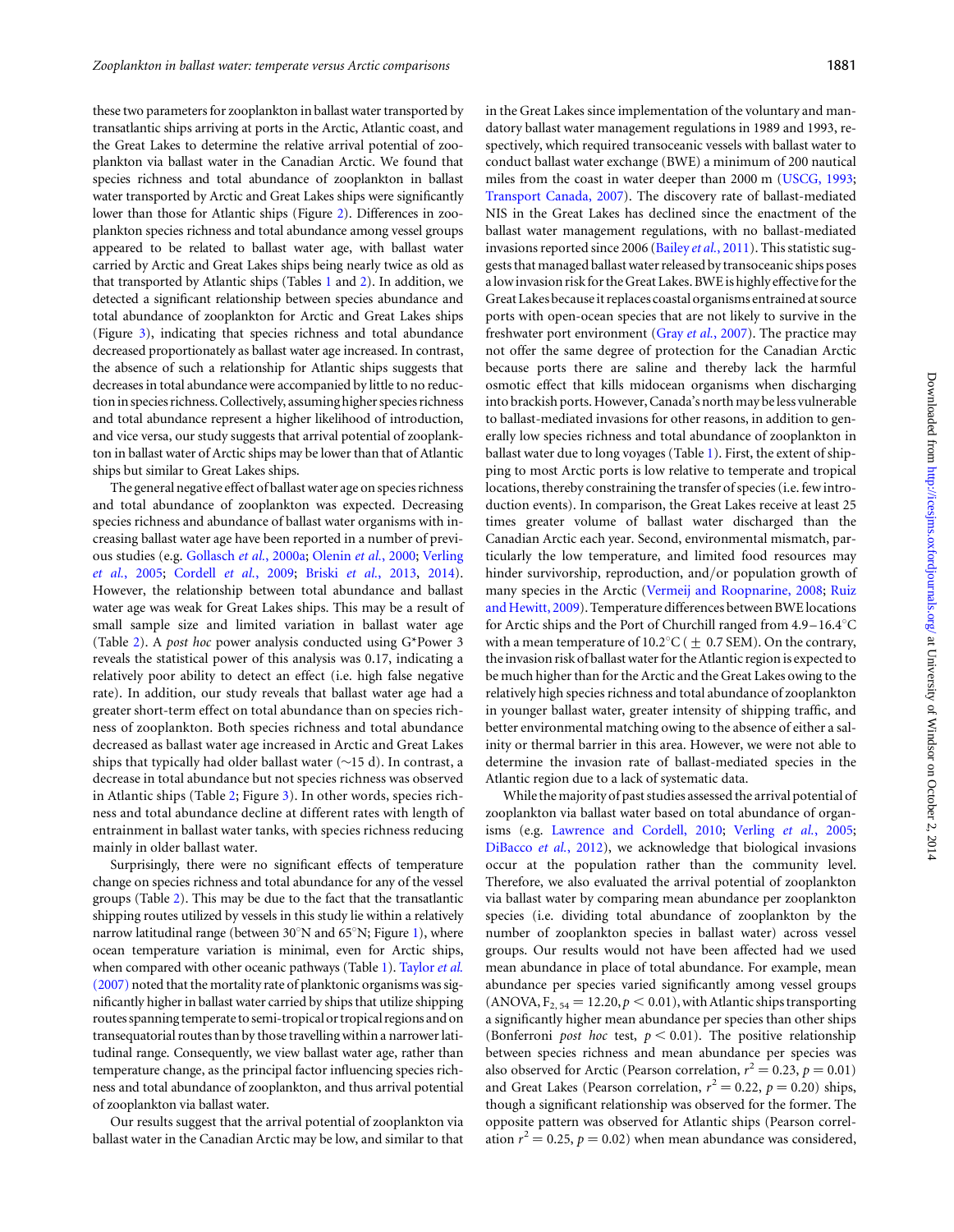<span id="page-6-0"></span>though this pattern was highly influenced by a single datapoint, which, if removed, resulted in a non-significant relationship (Pearson correlation,  $r^2 = 0.11$ ,  $p = 0.15$ ).

We recognize by including only vessels that originated from European ports and performed BWE in the North Atlantic Ocean, the approach reduced, but did not eliminate, the potential effect of source assemblage on species richness and total abundance of zooplankton. Vessels in our study performed BWE over the range from  $37-61^\circ$ N in the North Atlantic Ocean, though the geographic midpoints of BWE locations for the different vessel groups were fairly close by: 51°58′44″N 26°0′10″W, 47°23′10″N 25°3′18″W, and 48°40′ 14″ N 21°51′ 51″ W, for Arctic, Atlantic, and Great Lakes ships, respectively (Figure [1\)](#page-3-0). Continuous Plankton Recorder (CPR) studies have found pronounced spatial variation in zooplankton richness and abundance in the North Atlantic Ocean, including a decrease in species richness with increasing latitude (Colebrook, 1982; Beaugrand et al., 2000, 2001, 2010). In addition, zooplankton communities in the southwestern region of the ocean basin increase in diversity during the summer months, whereas diversity of thosein the northern part of the basin remain generally low throughout the year (Figure 5 in Beaugrand et al., 2001). As a result, Arctic ships, which tended to perform BWE at higher latitudes and in colder waters during the summer shipping season, might have collected a less diverse zooplankton assemblage during the BWE process when compared with other vessels. This issue may obscure patterns for Arctic ships.

Although the current arrival potential of zooplankton via ballast water may be low in the Canadian Arctic, it will likely increase in the near future due to warming climate and increased shipping activities. Changes in temperature regimes, ocean currents, and other key physical processes associated with climate change are expected to profoundly influence species dispersal and survival [\(Hellmann](#page-7-0) et al.[, 2008](#page-7-0); [Vermeij and Roopnarine, 2008;](#page-8-0) [Wassmann](#page-8-0) et al., [2010;](#page-8-0) Floerl et al.[, 2013\)](#page-7-0). For instance, melting sea ice may increase opportunities for ship-mediated introductions in the Arctic by opening new waterways and shipping channels in the Arctic Ocean as well as extending the length of the shipping season ([Niimi, 2004;](#page-7-0)Arctic Council, 2009). Once released in post-warming Arctic waters, species may benefit from enhanced survival associated with warmer climate and increased food supply [\(Vermeij and](#page-8-0) [Roopnarine, 2008;](#page-8-0) [Cheung](#page-7-0) et al., 2009). In addition, future development, including increased extraction of mineral and petroleum resources as well as expanded tourism, will further increase exposure of Arctic ports to ship traffic and the potential for species introduction via ballast water discharge (Arctic Council, 2009; [Stewart and](#page-7-0) [Howland, 2009](#page-7-0)).

#### Acknowledgements

We thank participating shipping companies, crews, Transport Canada inspectors, the Port of Churchill, and the Shipping Federation of Canada for facilitating access to ships. We are grateful to L. Fishback, C. Basler, K. Jansen, S. Kuleza and K. Lorraine who conducted most of the ship sampling, to M. Browning, S. Ross and O. Kalaci for laboratory support, and to J. Cordell, S. LeCroy, P. Valentich-Scott, R. Fisher and Biologica Environmental Services Ltd for taxonomic identification. Special thanks are owed to C. DiBacco for access to data, and to C. Luo for statistical advice.

#### Funding

Funding was provided by Transport Canada, Fisheries and Oceans Canada, NSERC Discovery Grants, and the NSERC Canadian Aquatic Invasive Species Network (CAISN) to SAB and HJM, an NSERC Discovery Accelerator Supplement to HJM, and the Churchill Northern Studies Centre Northern Research Fund, the Northern Scientific Training Program, NSERC CGS, and Ontario Graduate Scholarships to FTC.

### References

- Archambault, P., Snelgrove, P. V. R., Fisher, J. A. D., Gagnon, J. M., Garbary, D. J., Harvey, M., Kenchington, E. L., et al. 2010. From sea to sea: Canada's three oceans of biodiversity. PlOS ONE 5: e12182.
- Arctic Council. 2009. Arctic marine shipping assessment 2009 report. Arctic Council, Tromsø. 190 pp.
- Bailey, S. A., Chan, F. T., Ellis, S. M., Bronnenhuber, J. E., Bradie, J. N., and Simard, N. 2012. Risk assessment for ship-mediated introductions of aquatic nonindigenous species to the Great Lakes and freshwater St. Lawrence River. Fisheries and Oceans Canada, Canadian Science Advisory Secretariat Research Document 2011/104. 224 pp.
- Bailey, S. A., Deneau, M. G., Jean, L., Wiley, C. J., Leung, B., and MacIsaac, H. J. 2011. Evaluating efficacy of an environmental policy to prevent biological invasions. Environmental Science Technology, 45: 2554–2561.
- Barry, S. C., Hayes, K. R., Hewitt, C. L., Behrens, H. L., Dragsund, E., and Bakke, S. M. 2008. Ballast water risk assessment: principles, processes, and methods. ICES Journal of Marine Science, 65: 121 –131.
- Beaugrand, G., Edwards, M., and Legendre, L. 2010. Marine biodiversity, ecosystem functioning, and carbon cycles. Proceedings of the National Academy of Sciences of the United States of America, 107: 10120–10124.
- Beaugrand, G., Ibañez, F., and Lindley, A. 2001. Geographical distribution and seasonal and diel changes in the diversity of calanoid copepods in the North Atlantic and North Sea. Marine Ecology Progress Series, 219: 189-203.
- Beaugrand, G., Reid, P. C., Ibañez, F., and Planque, B. 2000. Biodiversity of North Atlantic and North Sea calanoid copepods. Marine Ecology Progress Series, 204: 299–303.
- Blackburn, T. M., Pysek, P., Bacher, S., Carlton, J. T., Duncan, R. P., Jarošík, V., Wilson, J. R. U., et al. 2011. A proposed unified framework for biological invasions. Trends in Ecology and Evolution, 26: 333–339.
- Briski, E., Bailey, S. A., Casas-Monroy, O., DiBacco, C., Kaczmarska, I., Lawrence, J. E., Leichsenring, J., et al. 2013. Taxon- and vectorspecific variation in species richness and abundance during the transport stage of biological invasions. Limnology and Oceanography, 58: 1361–1372.
- Briski, E., Bailey, S. A., Casas-Monroy, O., DiBacco, C., Kaczmarska, I., Levings, C., MacGillivary, M. L., et al. 2012. Relationship between propagule pressure and colonization pressure in invasion ecology: a test with ships' ballast. Proceedings of Royal Society of London. Series B, Biological Sciences, 279: 2990–2997.
- Briski, E., Chan, F. T., MacIsaac, H. J., and Bailey, S. A. 2014. A conceptual model of community dynamics during the transport stage of the invasion process: a case study of ships' ballast. Diversity and Distribution, 20: 236 –244.
- Carlton, J. T. 1985. Transoceanic and interoceanic dispersal of coastal marine organisms: the biology of ballast water. Oceanographic and Marine Biological Annual Review, 23: 313 –371.
- Casas-Monroy, O., Linley, R. D., Adams, J. K., Chan, F. T., Drake, D. A. R., and Bailey, S. A. 2014. National Risk Assessment for Introduction of Aquatic Nonindigenous Species to Canada by Ballast Water. Fisheries and Oceans Canada, Science Advisory Secretariat Research Document 2013/128. 73 pp.
- Chan, F. T., Bailey, S. A., Wiley, C. J., and MacIsaac, H. J. 2013. Relative risk assessment for ballast-mediated invasions at Canadian Arctic ports. Biological Invasions, 15: 295–308.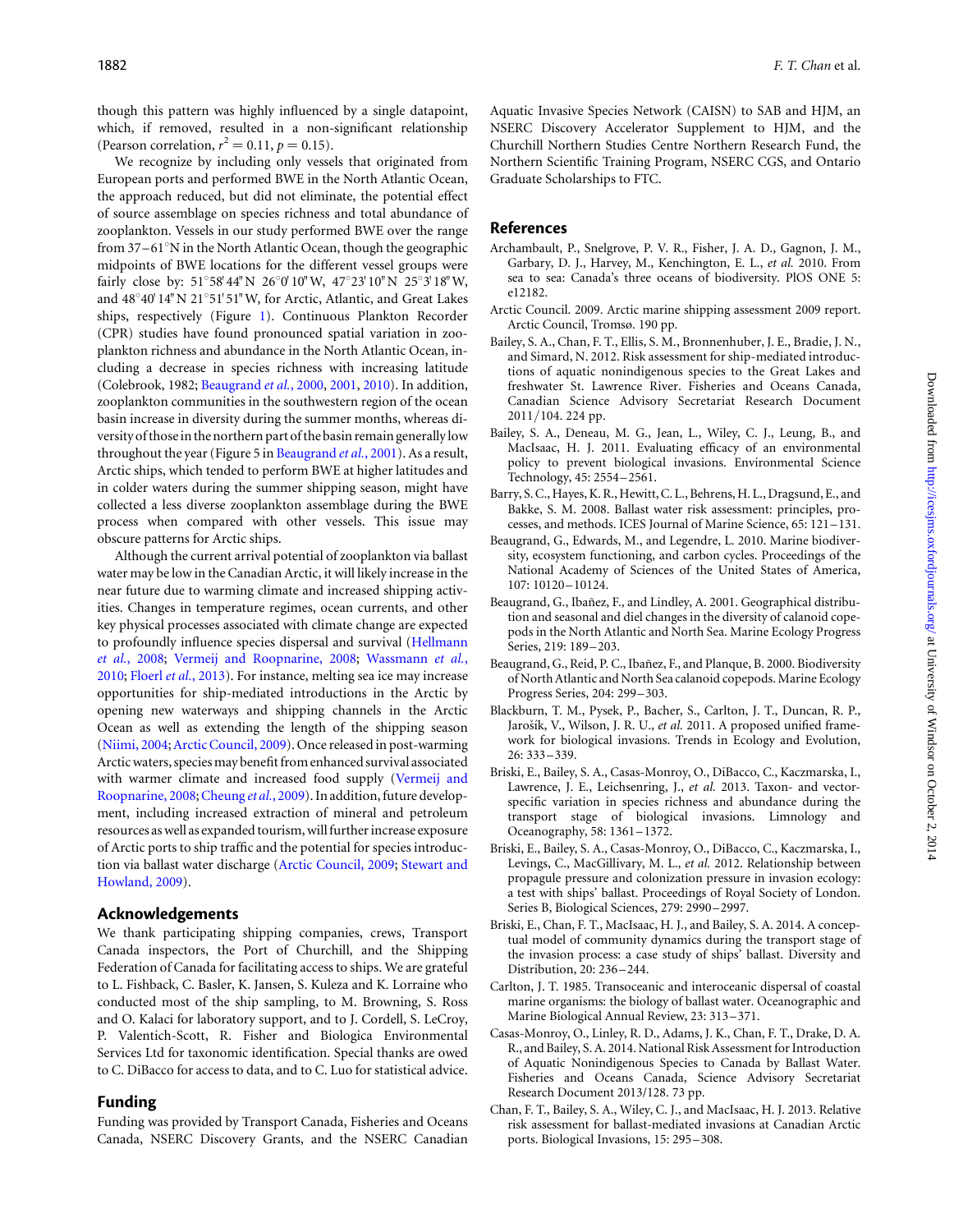- <span id="page-7-0"></span>Chan, F. T., Bronnenhuber, J. E., Bradie, J. N., Howland, K., Simard, N., and Bailey, S. A. 2012. Risk assessment for ship-mediated introductions of aquatic nonindigenous species to the Canadian Arctic. Fisheries and Oceans Canada, Canadian Science Advisory Secretariat Research Document 2011/105. 93 pp.
- Cheung, W. W. L., Lam, V. W. Y., Sarmiento, J. L., Kearney, K., Watson, R., and Pauly, D. 2009. Projecting global marine biodiversity impacts under climate change scenarios. Fish and Fisheries, 10: 235 –251.
- Colautti, R. I., Grigorovich, I. A., and MacIsaac, H. J. 2006. Propagule pressure: a null model for biological invasions. Biological Invasions, 8: 1023 –1037.
- Colebrook, J. M. 1982. Continuous plankton records: seasonal variations in the distribution and abundance of plankton in the North Atlantic Ocean and the North Sea. Journal of Plankton Research, 4: 435 –462.
- Conn, J. S., Stockdale, C. A., Werdin-Pfisterer, N. R., and Morgan, J. C. 2010. Characterizing pathways of invasive plant spread to Alaska: II. Propagules from imported hay and straw. Invasive Plant Science and Management, 3: 276 –285.
- Cordell, J. R., Lawrence, D. J., Ferm, N. C., Tear, L. M., Smith, S. S., and Herwig, R. P. 2009. Factors influencing densities of non-indigenous species in the ballast water of ships arriving at ports in Puget Sound, Washington, United States. Aquatic Conservation: Marine Freshwater Ecosystems, 19: 322–343.
- Cusson, M., Archambault, P., and Aitken, A. 2007. Biodiversity of benthic assemblages on the Arctic continental shelf: historical data from Canada. Marine Ecology Progress Series, 331: 291–304.
- DiBacco, C., Humphrey, D. B., Nasmith, L. E., and Levings, C. D. 2012. Ballast water transport of non-indigenous zooplankton to Canadian ports. ICES Journal of Marine Science, 69: 483–491.
- Floerl, O., Richard, G., Inglis, G., and Roulston, H. 2013. Predicted effects of climate change on potential sources of non-indigenous marine species. Diversity and Distributions, 16: 257-267.
- Gollasch, S. 2006. Overview on introduced aquatic species in European navigational and adjacent waters. Helgoland Marine Research, 60: 84 –89.
- Gollasch, S., Lenz, J., Dammer, M., and Andres, H. G. 2000a. Survival of tropical ballast water organisms during a cruise from the Indian Ocean to the North Sea. Journal of Plankton Research, 22: 923 –937.
- Gollasch, S., Rosenthal, H., Botnet, H., Hamer, H., Laing, I., Leppäkoski, E., MacDonald, E., et al. 2000b. Fluctuations of zooplankton taxa in ballast water during short-term and long-term ocean-going voyages. International Review of Hydrobiology, 85: 597 –608.
- Government of Canada. 2006. Ballast water control and management regulations. [http:](http://laws-lois.justice.gc.ca/eng/regulations/SOR-2011-237/)//[laws-lois.justice.gc.ca](http://laws-lois.justice.gc.ca/eng/regulations/SOR-2011-237/)/eng/regulations/SOR-[2011-237](http://laws-lois.justice.gc.ca/eng/regulations/SOR-2011-237/)/ (last accessed 8 October 2013).
- Gray, D. K., Johengen, T. H., Reid, D. F., and MacIsaac, H. J. 2007. Efficacy of open-ocean ballast water exchange as a means of preventing invertebrate invasions between freshwater ports. Limnology and Oceanography, 52: 2386–2397.
- Haska, C. L., Yarish, C., Kraemer, G., Blaschik, N.,Whitlatch, R., Zhang, H., and Lin, S. 2012. Bait worm packing as a potential vector of invasive species. Biological Invasions, 14: 481 –493.
- Hellmann, J. J., Byers, J.E., Bierwagen, B.G., and Dukes, J. S. 2008. Five potential consequences of climate change for invasive species. Conservation Biology, 22: 534-543.
- Herborg, L. M., Jerde, C. L., Lodge, D. M., Ruiz, G. M., and MacIsaac, H. J. 2007. Predicting invasion risk using measures of introduction effort and environmental niche models. Ecological Applications, 17: 663 –674.
- Hines, A. H., and Ruiz, G. M. 2000. Biological invasions of cold-water coastal ecosystems: ballast-mediated introductions in Port Valdez/ Prince William Sound, Alaska. Final Report to Regional Citizens Advisory Council of Prince William Sound. 340 pp.
- IMO (International Maritime Organization). 2004. International Convention for the Control and Management of Ships' Ballast Water and Sediments. International Maritime Organization. [http:](http://www.ceaaacee.gc.ca/050/documents_staticpost/cearref_21799/86129/International_Convention.pdf)//

www.ceaaacee.gc.ca/050/[documents\\_staticpost](http://www.ceaaacee.gc.ca/050/documents_staticpost/cearref_21799/86129/International_Convention.pdf)/cearref\_21799/ 86129/[International\\_Convention.pdf](http://www.ceaaacee.gc.ca/050/documents_staticpost/cearref_21799/86129/International_Convention.pdf) (last accessed 26 May 2013).

- Klein, G., MacIntosh, K., Kaczmarska, I., and Ehrman, J. M. 2010. Diatom survivorship in ballast water during trans-Pacific crossings. Biological Invasions, 12: 1031–1044.
- Kolar, C. S., and Lodge, D. M. 2001. Progress in invasion biology: predicting invaders. Trends in Ecology and Evolution, 16: 199–204.
- Lawrence, D., and Cordell, J. R. 2010. Relative contributions of domestic and foreign sourced ballast water to propagule pressure in Puget Sound, Washington, USA. Biological Conservation, 143: 700–709.
- Locarnini, R. A.,Mishonov, A.V., Antonov, J. I., Boyer, T. P.,Garcia, H. E., Baranova, O. K., Zweng, M. M., et al. 2009. World Ocean Atlas 2009, 1: Temperature. NOAA Atlas NESDIS 68. 184 pp.
- Lockwood, J. L., Cassey, P., and Blackburn, T. M. 2005. The role of propagule pressure in explaining species invasions. Trends in Ecology and Evolution, 20: 223–228.
- Lockwood, J. L., Cassey, P., and Blackburn, T. M. 2009. The more you introduce the more you get the role of colonization pressure and propagule pressure in invasion ecology. Diversity and Distribution, 15: 904 –910.
- McCalla, R. J. 1994. Sovereignty and shipping in the Canadian Arctic archipelago. In: Water Transportation in Canada. pp. 194–223. Ed. by. R. J. McCalla. Formae Publishing Co. Ltd, Halifax. 259 pp.
- Niimi, A. J. 2004. Environmental and economic factors can increase the risk of exotic species introductions to the Arctic region through increased ballast water discharge. Environmental Assessment, 33: 712–718.
- Olenin, S., Gollasch, S., Jonušas, S., and Rimkuté, I. 2000. En-route investigations of plankton in ballast water on a ship's voyage from the Baltic Sea to the Open Atlantic Coast of Europe. International Review of Hydrobiology, 85: 577–596.
- Reid, P. C., Johns, D. G., Edwards, M., Starr, M., Poulin, M., and Snoeijs, P. 2007. A biological consequence of reducingArcticice cover: arrival of the Pacific diatom Neodenticula seminae in the North Atlantic for the first time in 800 000 years. Global Change Biology, 13: 1910–1921.
- Ruiz, G. M., and Hewitt, C. L. 2009. Latitudinal patterns of biological invasions in marine ecosystems: a polar perspective. In Smithsonian at the Poles: Contribution to International Polar Year Science, pp 347 –348. Ed. by I. Krupnik, M. A. Lang, and S. E. Miller. Smithsonian Institute Press, Washington. 406 pp.
- Seiden, J. M., Way, C. J., and Rivkin, R. B. 2011. Bacterial dynamics in ballast water during trans-oceanic voyages of bulk carriers: environmental controls. Marine Ecology and Progress Series, 436: 145 –159.
- Simard, N., Plourde, S., Gilbert, M., and Gollasch, S. 2011. Net efficacy of open ocean ballast water exchange on plankton communities. Journal of Plankton Research, 33: 1378–1395.
- Simberloff, D. 2009. The role of propagule pressure in biological invasions. Annual Review of Ecology, Evolution, and Systematics, 40:  $81 - 102.$
- Stewart, D. B., and Howland, K. L. 2009. An ecological and oceanographical assessment of the alternate ballast water exchange zone in the Hudson Strait region. Fisheries and Oceans Canada, Canadian Science Advisory Secretariat Research Document 2009/008. 96 pp.
- Streftaris, N., Zenetos, A., and Papathanassiou, E. 2005. Globalization in marine ecosystems: the story of non-indigenous marine species across European Seas. Oceanography and Marine Biology: An Annual Review, 43: 419 –453.
- Taylor, M. D., MacKenzie, L. M., Dodgshun, T. J., Hopkins, G. A., de Zwart, E. J., and Hung, C. D. 2007. Trans-Pacific shipboard trials on planktonic communities as indicators of open ocean ballast water exchange. Marine Ecology Progress Series, 350: 41–54.
- Transport Canada. 2007. A guide to Canada's ballast water control and management regulations TP 13617E. [http:](http://www.tc.gc.ca/eng/marinesafety/tp-tp13617-menu-2138.htm)//[www.tc.gc.ca](http://www.tc.gc.ca/eng/marinesafety/tp-tp13617-menu-2138.htm)/eng/ marinesafety/[tp-tp13617-menu-2138.htm](http://www.tc.gc.ca/eng/marinesafety/tp-tp13617-menu-2138.htm) (last accessed 5 January 2014).